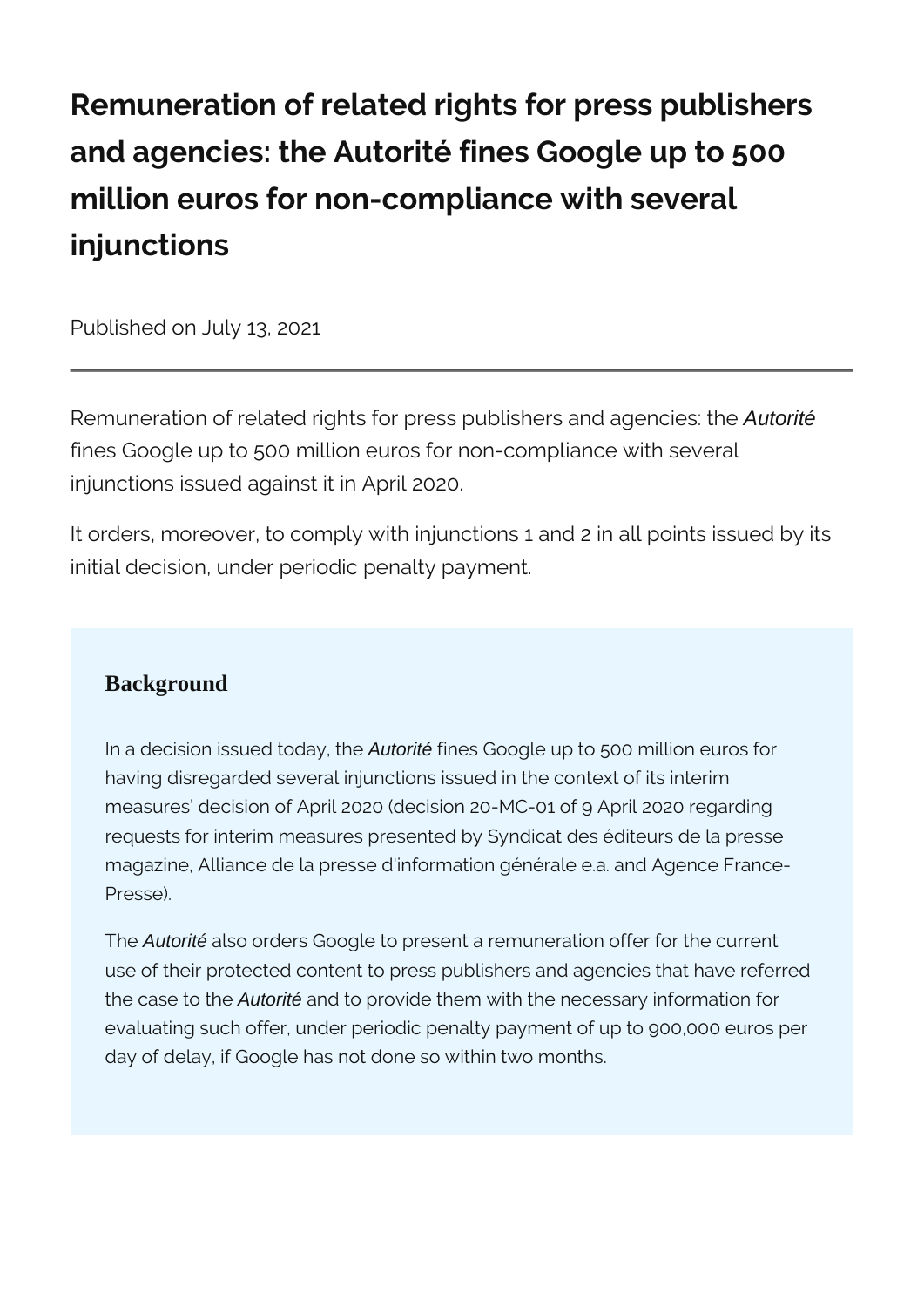The Autorité's President Isabelle de Silva stated, regarding today's decision:

"When the Autorité imposes injunctions on companies, they are required to apply them scrupulously, respecting their letter and their spirit. In this case, unfortunately, that was not the case.

At the end of an in-depth investigation, the Autorité found that Google had not complied with several injunctions issued in April 2020. First of all, Google's negotiations with press publishers and agencies cannot be regarded as having been conducted in good faith, while Google imposed that the discussions necessarily take place within the framework of a new partnership, called Publisher Curated News, which included a new service called Showcase. In doing so, Google refused, as it has been asked on several occasions, to have a specific discussion on the remuneration due for current uses of content protected by related rights. In addition, Google unjustifiably restricted the scope of the negotiation, by refusing to include content from press agencies included in publications (pictures for example) and by excluding all the non-IPG press from the discussion, even though it is undoubtedly affected by the new law, and its content is also associated with significant revenues for Google. These breaches were aggravated by the non-transmission of information that would have allowed fair negotiation, and by the violation of obligations aimed at ensuring the neutrality of the negotiation vis-à-vis the display of protected content and existing economic relations elsewhere between Google and publishers and news agencies.

The fine of 500 million euros takes into account the exceptional seriousness of the infringements observed and how Google's behaviour has led to further delay the proper implementation of the law on related rights, which aimed to better take into account the value of content from press publishers and agencies included on the platforms. The Autorité will be extremely vigilant on the proper application of its decision, as non-execution can now lead to periodic penalty payment."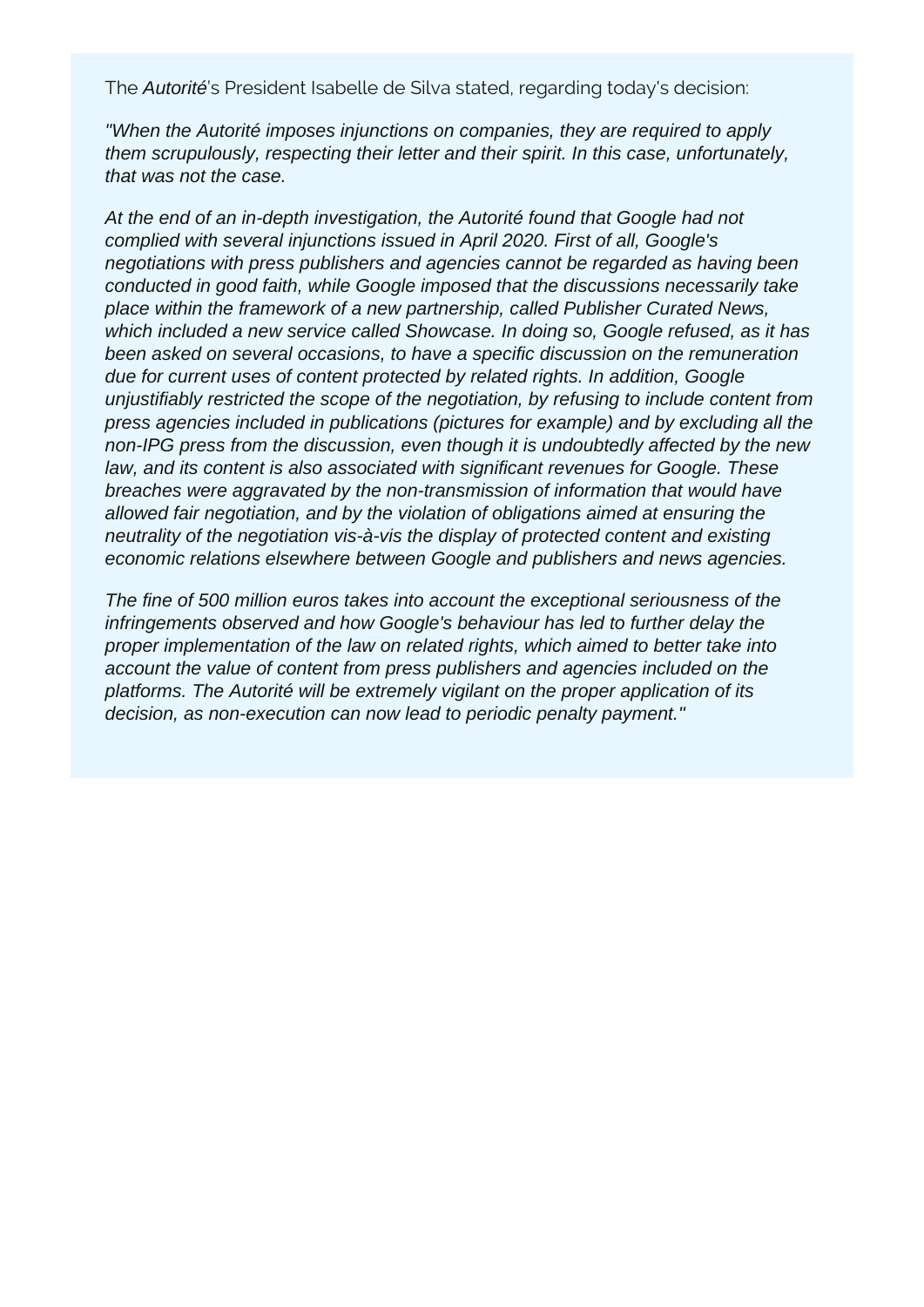Several press publishers and agencies have referred the case to the Autorité, alleging non-compliance by Google with interim measures issued by th**Autorité in April 2020** 

Syndicat des éditeurs de presse magazine (SEPM), Allian d'Information Générale (APIG) and Agence France Presse respectively at the end of August / beginning oAutometemb de la concurrence practices of non-compliance with the injunction Autorité de la concurrence against Google in its decision 20-MC-01 [\(see press release of](https://www.autoritedelaconcurrence.fr/en/press-release/related-rights-autorite-has-granted-requests-urgent-interim-measures-presented-press)  $\beta$ . April 2020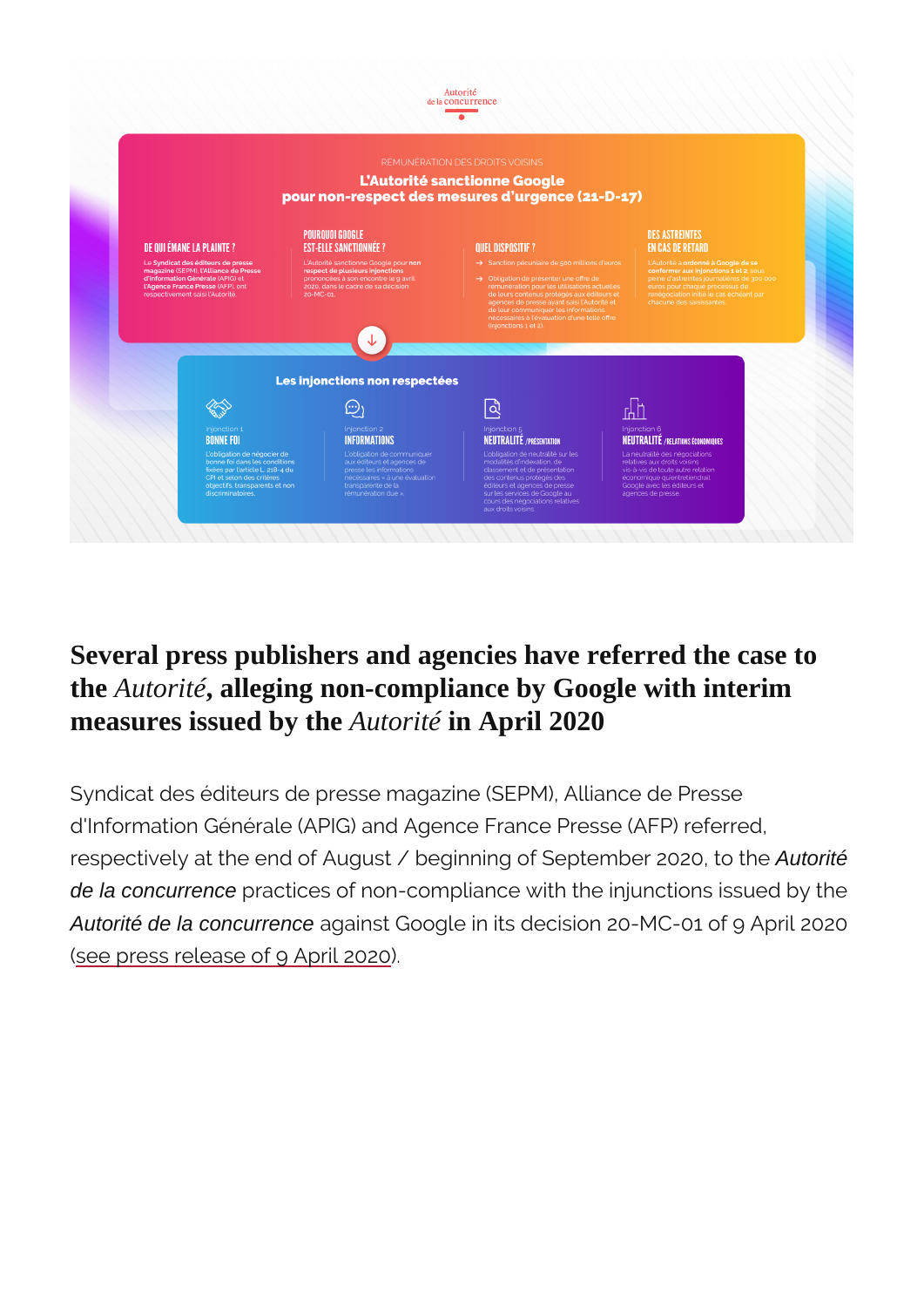As a reminder, in its interim m<sub>2</sub>easMo Ce, **Stid Autoritériconted** that following the adoption of Law No. 2019-775 odreate udy 20 related right for the benefit of press agements possing goublishers. Directive No. 2019/790 of 17 April 2019 on  $q$  on  $q$  by the  $q$  and  $r$ digital single market, Google had unilateralmo decided th display extracts from articles, photographs animod svideos w services, unless the editors give it permisAutorité free of ch considered that this behaviour could constitute an abuse and that it caused serious and immediate harm to the pre pending a decision on the merits, seven injunctions agains decision was confirmed by the Paris Cuoluimt ooff ASp Q cab biera [202](https://www.autoritedelaconcurrence.fr/sites/default/files/appealsd/2020-10/ca_20mc01_oct20.pdf)0 and has become final (Google has not lodged an app French Supreme Court).

In particular, Google had been ordered to:

enter into negotiations in good faith with press who so debnitun ction No. 1 a period of three months from the request of  $\alpha$ the publisher or the prensisum agteomorgy  $(0.4)$ 

communicate the information necessary for the of the remuneration provided for in Article L. 218-4 of th Code (the  $(C \cap F)$   $\cup$   $\cap$  tion No. 2);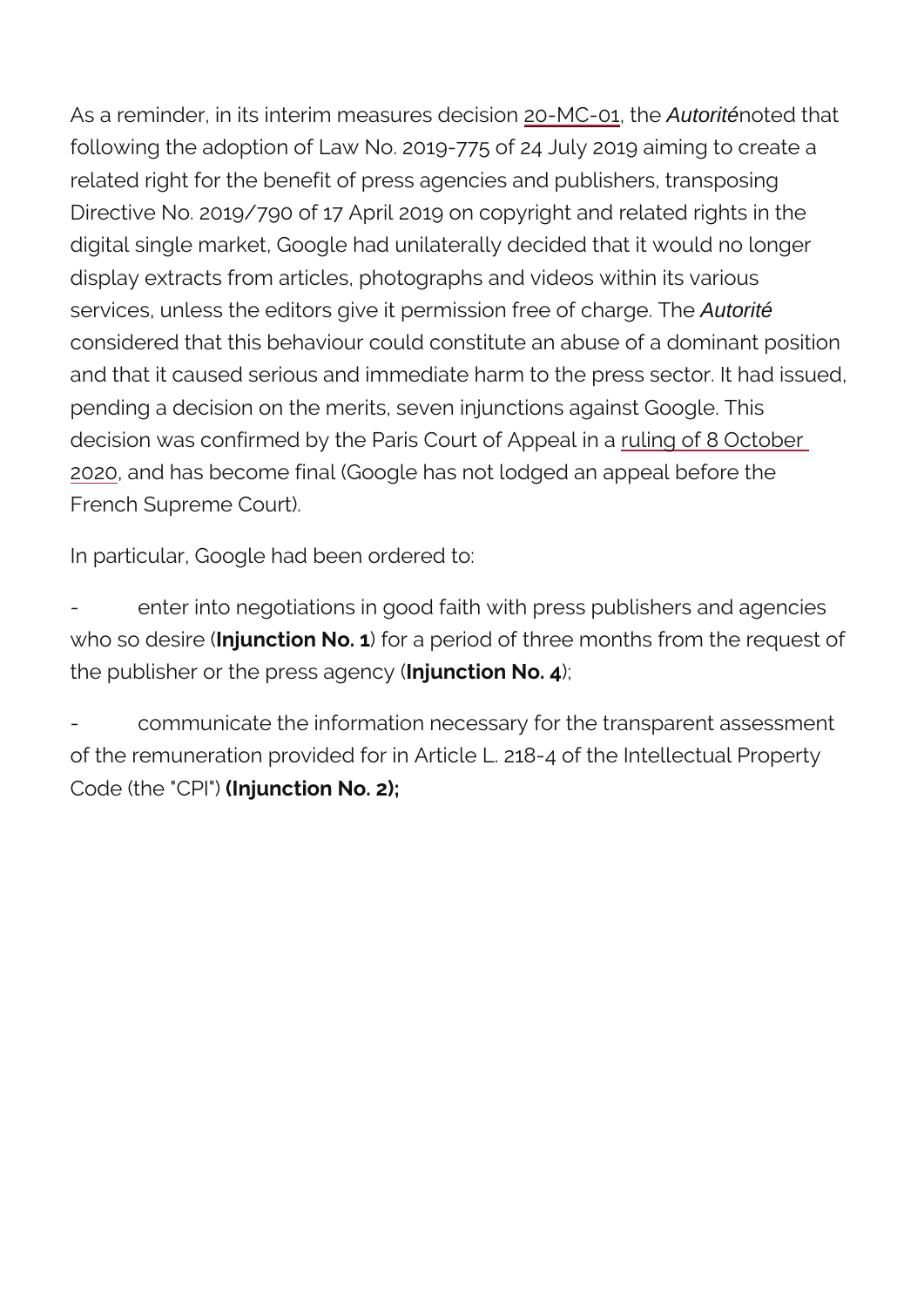- ensure that a principle of strict neutrality is respected during negotiations, so as not to affect the indexing, classification and presentation of protected content taken up by Google on these services (**injunction No. 5**); the decision stated in this regard that: "This is to prevent publishers from suffering unfavourable consequences on the usual conditions of display, indexing and ranking of their content on Google, because or related to ongoing negotiations". The Paris Court of Appeal in its ruling of 8 October 2020 clarified the scope of injunction No. 5, indicating that: "This injunction does not prevent improvements and innovations in the services offered by Google LLC companies, Google Ireland Ltd and Google France, provided that they do not lead, directly or indirectly, to any prejudicial consequence to the interests of the holders of related rights concerned by the negotiations provided for in Articles 1 and 2 of this decision";

- ensure respect for a principle of strict neutrality of negotiations on any other economic relationship that may exist between Google and press publishers and agencies (**injunction No. 6**); the decision specified in this regard that: " This is to prevent Google from voiding negotiations on related rights by offsetting the remuneration paid to publishers for related rights on other activities. It is also to prevent Google from using its dominant position in the market for general search services to force, during negotiations with press publishers and agencies, the use of some of its services";

• send the *Autorité* regular reports on the modalities of implementation of the decision (**Injunction No. 7**).

#### **Non-compliance with injunctions by Google**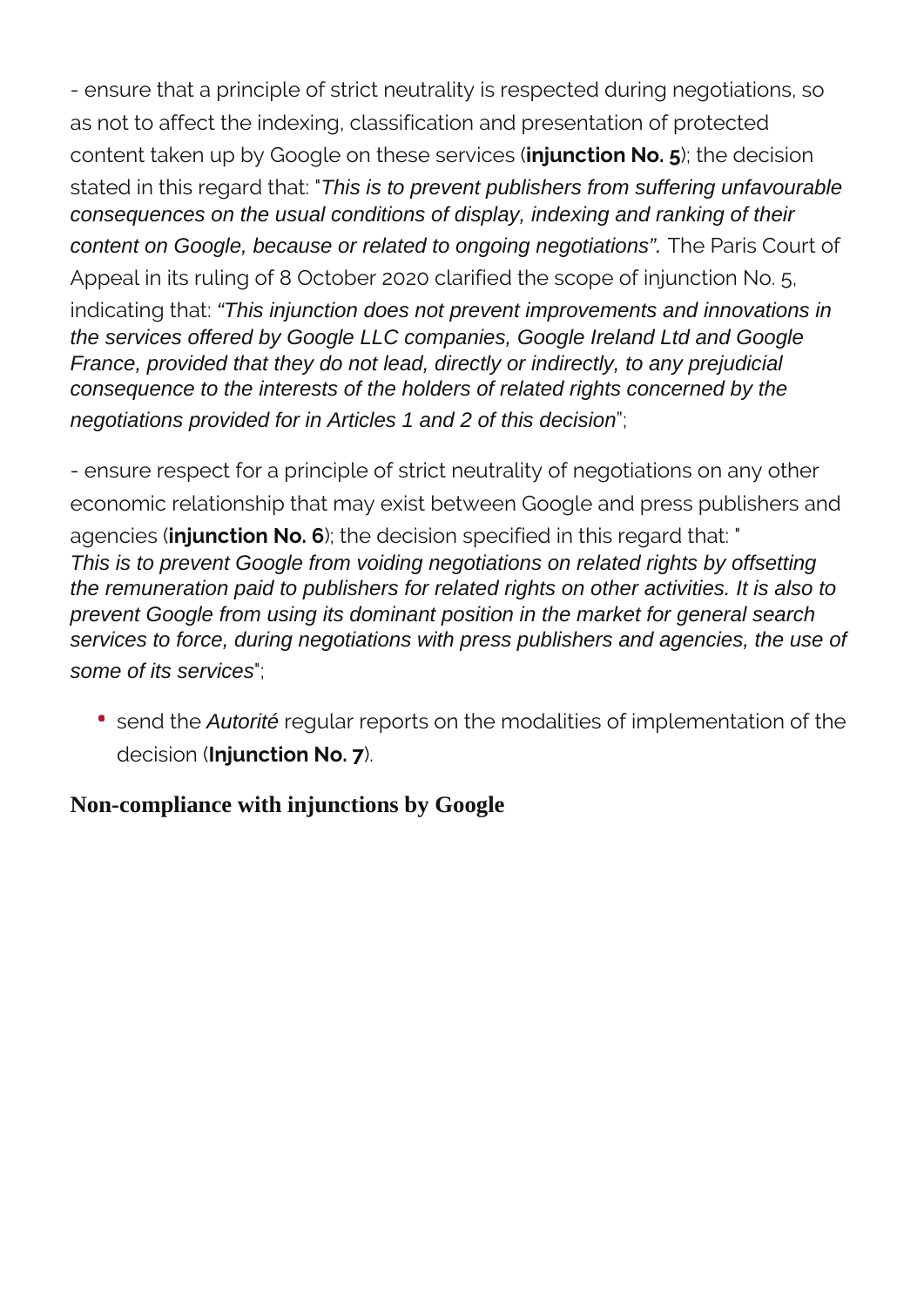To reach its decision, the Autorité relied on a thorough contradictory investigation which led it to take into consideration a large number of exhibits produced by the parties relating to the progress of the negotiations (emails, minutes of meetings, etc.). The observations produced during the procedure carried out before the Autorité in respect of the interim measures, the declarations and exhibits collected from publishers or third-party press agencies, and finally the discussions held in front of the Board during the meeting of 5 May 2021 led the *Autorité* to consider that Google has disregarded, in several respects, several injunctions of the decision and in particular, injunction No. 1, the most important, relating to the obligation to negotiate in good faith.

#### **Injunction no. 1: the obligation to negotiate in good faith under the conditions established by article l. 218-4 of the cpi and according to objective, transparent and non-discriminatory criteria**

#### **Moving the negotiation towards the new Showcase service**

Google unilaterally imposed that discussions with publishers and AFP focus on a global partnership called Showcase devoted mainly to the offer of new services by publishers, and in which related rights under current uses of protected content were only an ancillary component with no separate financial valuation.

The **Autorité** thus noted that while the complainants have consistently requested that the negotiations relate in a specific and transparent manner to the remuneration due for the current use of content protected by related rights, Google has systematically imposed a global discussion focusing on the subscription of publishers and news agencies to a new global partnership, called Publisher Curated News, or PCN, which focused, in particular, on a new service called Showcase.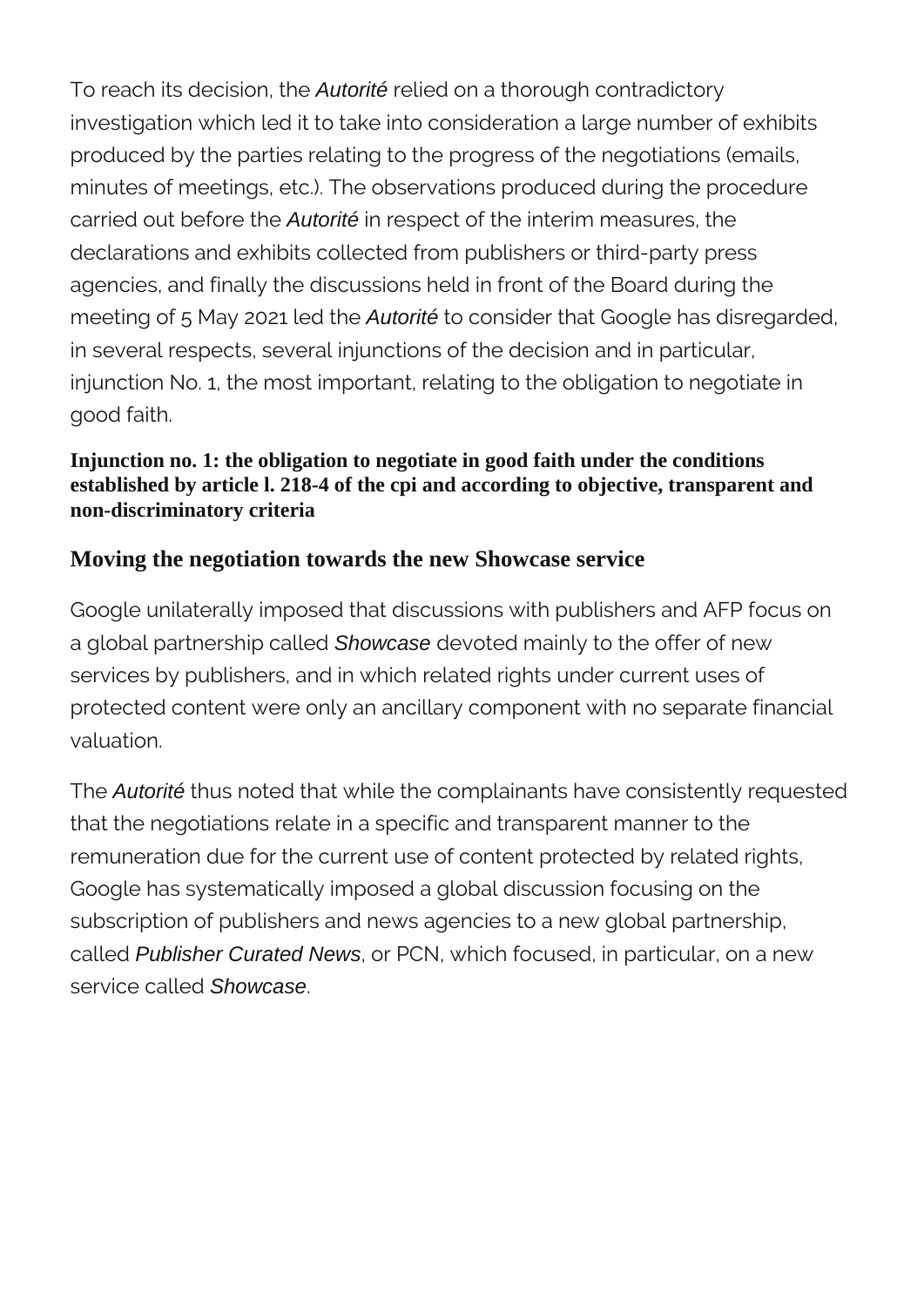Google also unjustifiably reduced the scope of the negotiation with regard to the scope of income derived from the display of protected content: according to Google, only advertising revenue from Google Search pages displaying content should be taken into account to establish the remuneration due. The Autorité considered that this position, leading to the exclusion of income derived from other Google services and all indirect income related to such content, was contrary to the Law and to the Decision; This is all the more so since the Decision noted the importance of press content for Google, which plays a role in triggering Internet users' visits and in extending consultation times, thus strengthening Google's position and the data available to it.

## **The refusal to negotiate with press editors who do not have a Political and General Information (***Information Politique et Générale* **"IPG") certification**

Google has deliberately circumscribed the scope of the law on related rights by excluding the principle of remuneration for press content from titles that do not have a Political and General Information certification and, for this purpose, relying on to make, on a bad faith interpretation of Article L. 218-4 of the French Intellectual Property Code (Code de la propriété intellectuelle), which is yet unambiguous. This negotiating position appears to be contrary to the decision of the **Autorité de la concurrence**, confirmed by the Paris Court of Appeal. This breach is all the more serious given that, according to Google's own assessments, the direct revenue it derives from "non-IPG" content is greater than those it derives from "IPG" content.

### **Google's refusal to negotiate remuneration for related rights with press agencies**

In addition, Google informed AFP and the Fédération Française des Agences de Presse, on several occasions, that as press agencies, they could not benefit from being remunerated for their content taken over by third-party publishers in their publications.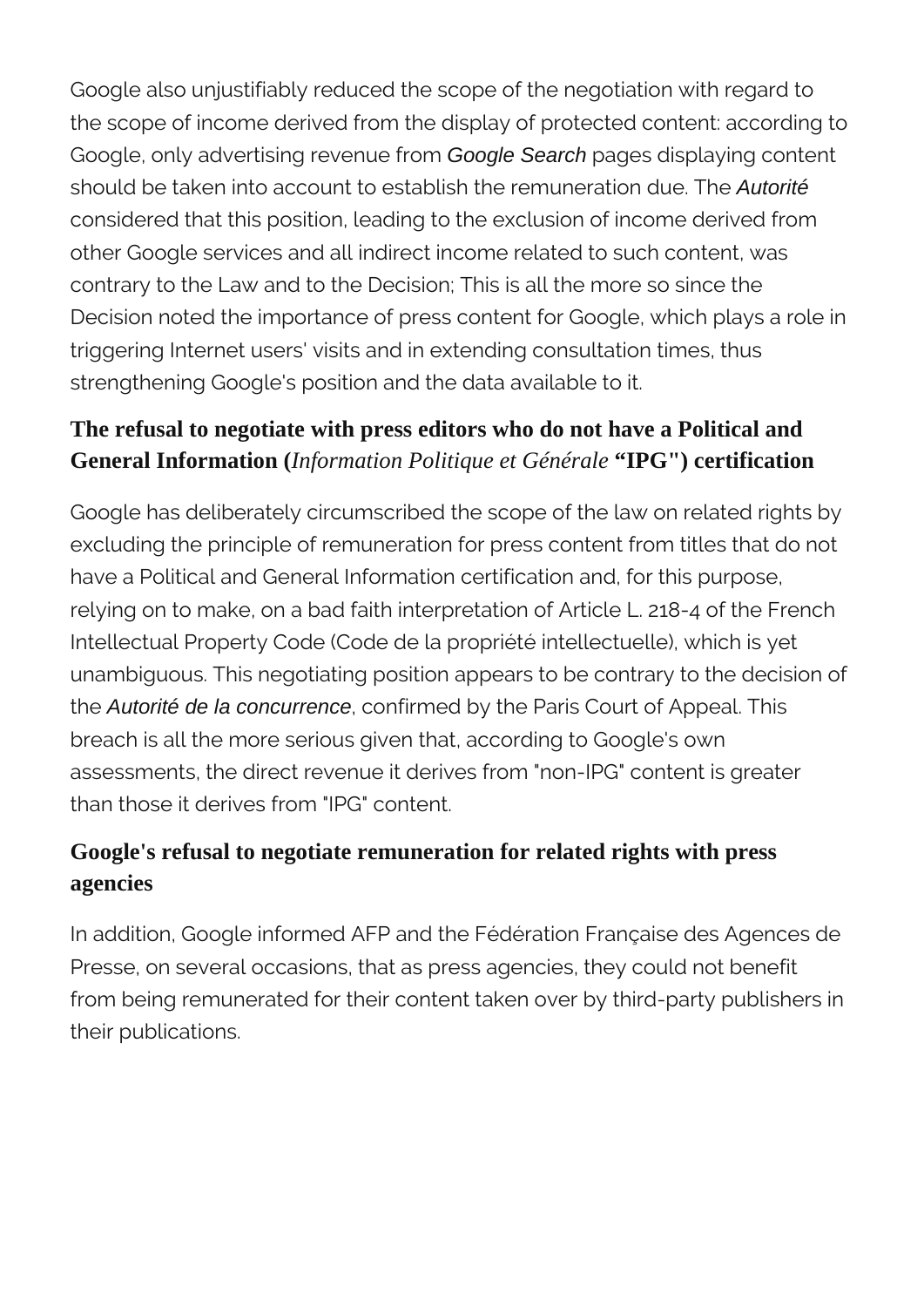The Autorité considered that this negotiating attitude was contrary to the Decision of 9 April 2020, which was itself based on the terms of the law, to consider that news agencies could claim related rights. The Autoriténoted, in this decision, as in that of April 2020, that the legislator had clearly expressed its intention to grant the producer of journalistic content a property right, in order to remunerate their investments for the production of quality press content, and to better share value between the producers of press content and online communication services to the public. The French legislator has been very explicit on the need to include in this mechanism the press agencies, which actively contribute to the dynamism of the press sector.

#### **Injunction No. 2: the obligation to communicate to press publishers and agencies the information necessary "for a transparent evaluation of the remuneration due"**

The law on related rights required platforms (online communication services to the public) to "provide press publishers and agencies with all the information relating to the uses of press publications by their users as well as all the information necessary for a transparent assessment of the remuneration [due for related rights] and its allocation" (Article L. 218-4 of the CPI).

Injunction No. 2 required Google to disclose to press publishers and agencies the information required by this provision.

The elements gathered during the investigation show that this communication was

- partial, as it is limited only to direct advertising revenue generated by the Google Search service, excluding all revenue, in particular indirect, related to the use of this content.
- late in view of the time frame imposed, since information relating to the Discover and Google News services was given barely a few days before the end of the deadline set by the injunction;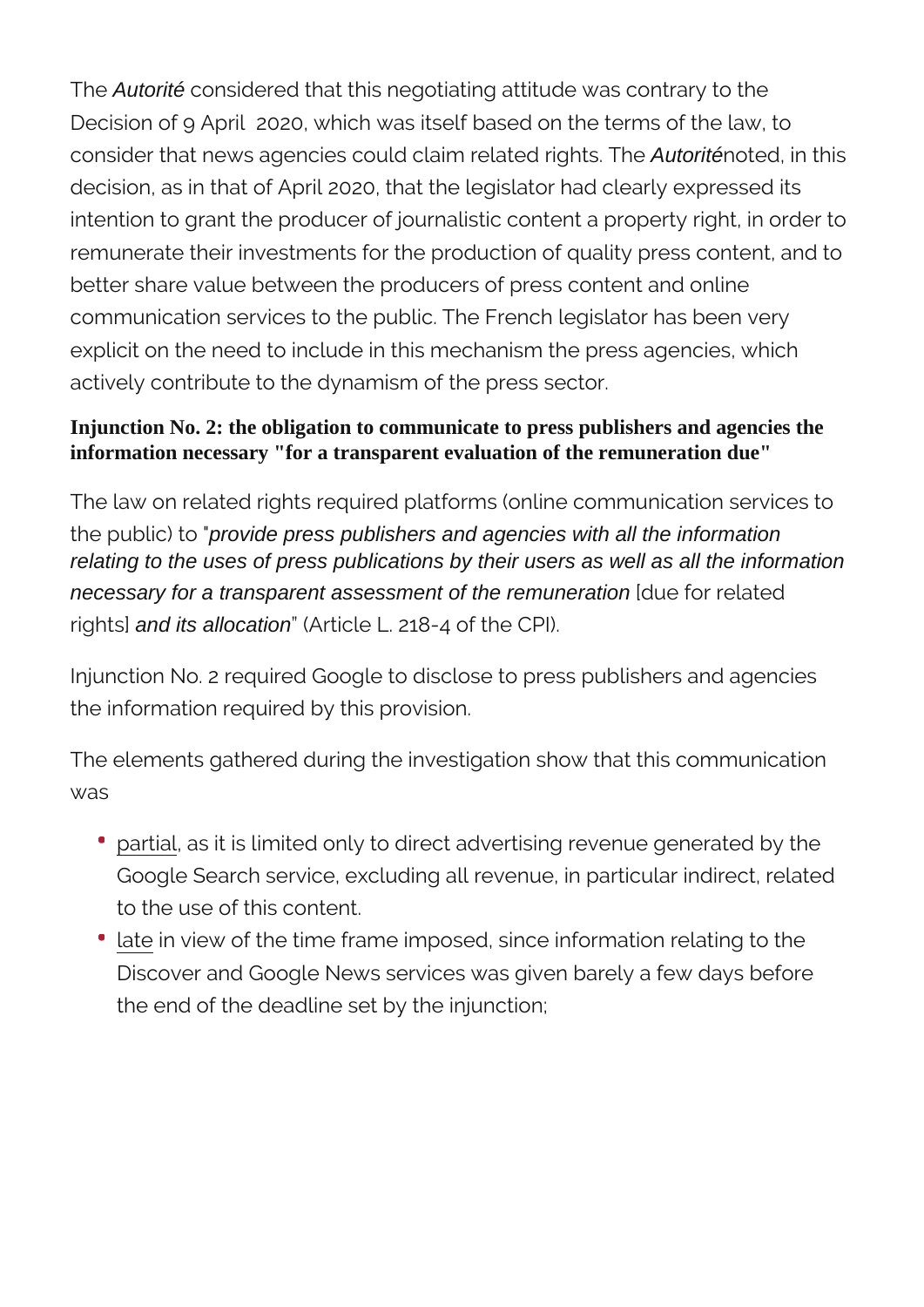• and finally insufficient to allow the entry-level companies to make the link between Google's use of protected content, the income it derives from it and its overall financial proposals. In this regard, L'Express stated in particular that "Google has not provided us with any formulas or data to support its proposal. Google told us that it has a global envelope for publishers as part of Publisher Curated News at the French level. ". For its part, Liberation also indicated that it did not "[...] obtain any information on the construction of this remuneration, although we asked for it. We also have no idea how much Google has valued the use of our related rights. There is a wording of the contract which says that it is a global license which includes remuneration for related rights. ".

#### **Injunction No. 5: the obligation of neutrality on the terms of indexation, classification and presentation of protected content from publishers and press agencies on google services during negotiations relating to related rights**

Google violated the obligation of negotiation neutrality imposed on it by the interim measures decision by linking the negotiation on remuneration for the current use of content protected by related rights to the conclusion of other partnerships that may have an impact on the display and indexing of content from press publishers and agencies.

The Autorité noted that while nothing prevents Google from launching a new program to improve the visibility of publishers on its services, the fact, in the circumstances of the case, of having conditioned access to this new program with total remuneration, which did not include any specific valuation of related rights under current uses of protected content and risked, in the event of refusal of the agreement, degrading the visibility of publishers on its services, characterised an infringement to Injunction No. 5.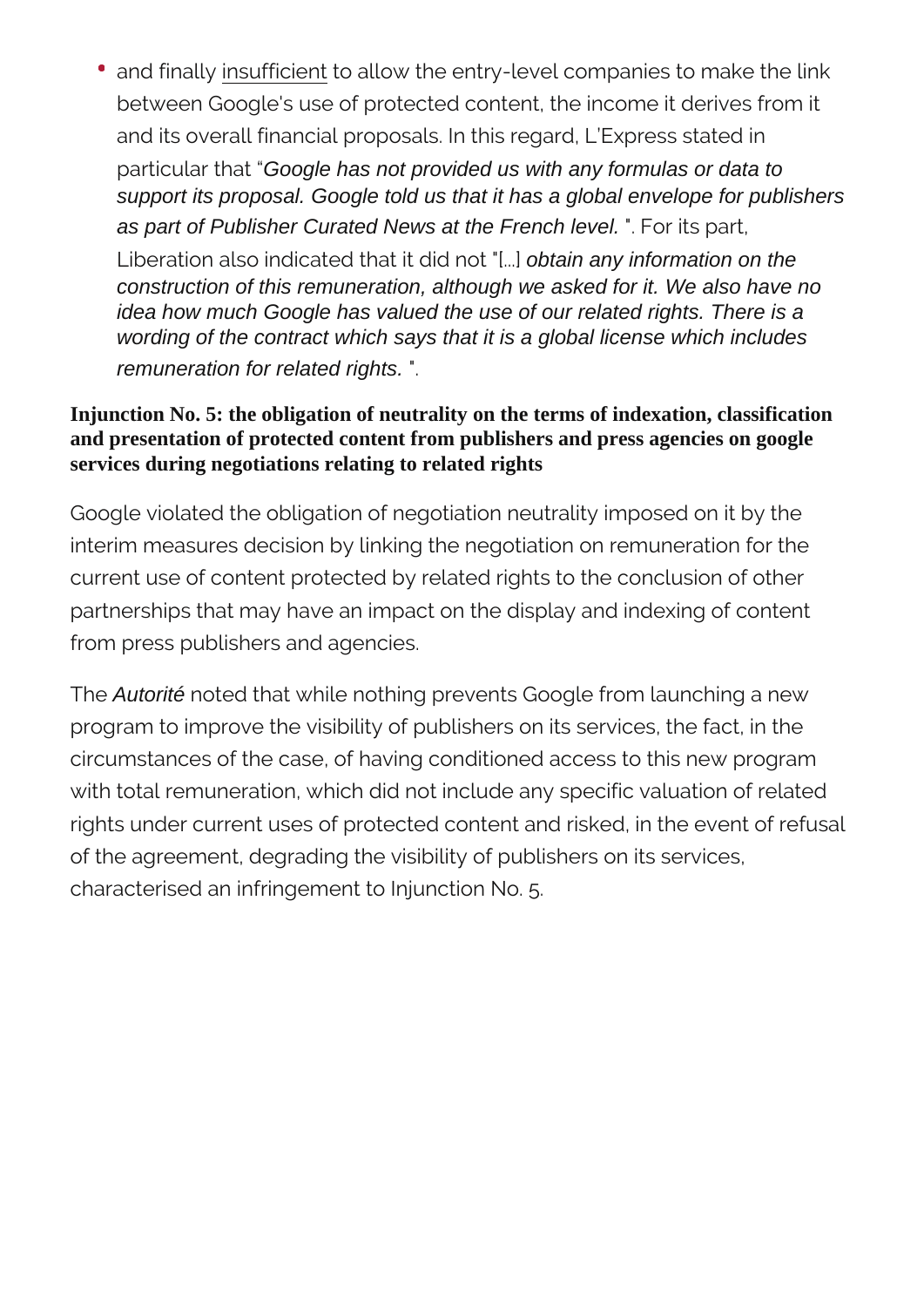The strategy implemented by Google has thus strongly encouraged publishers to accept the contractual conditions of the **Showcase** service and to renounce negotiations relating specifically to the current uses of protected content, which was the subject of the Injunctions, under the risk of seeing their exposure and their remuneration degraded compared to their competitors who would have accepted the proposed terms. Google cannot therefore claim to have taken the necessary measures to prevent its negotiations from affecting the presentation of protected content in its services.

#### **Injunction No. 6: the neutrality obligation of negotiations relating to related rights with regard to any other economic relationship that google makes with press publishers and agencies**

This injunction was intended to prevent Google from "voiding the negotiations on related rights of their effects by offsetting the remuneration paid to publishers for related rights on other activities." It was also "to prevent Google from using its dominant position in the market for general search services to impose, during negotiations with press publishers and agencies, the use of some of its services."

For most of the negotiation period, Google linked discussions about possible compensation for current use of copyrighted content to discussions about the new Showcase program. However, contrary to what Google maintains, Showcase is not limited to a new display format for protected content, but constitutes a new service, which did not exist when the interim measures were adopted, and which is also based on new obligations imposed on press editors. They must indeed both provide specific editorial work to select the articles to appear on Showcase, but also agree to make available to Internet users content containing large extracts, or even all of the press articles created by press publishers or agencies.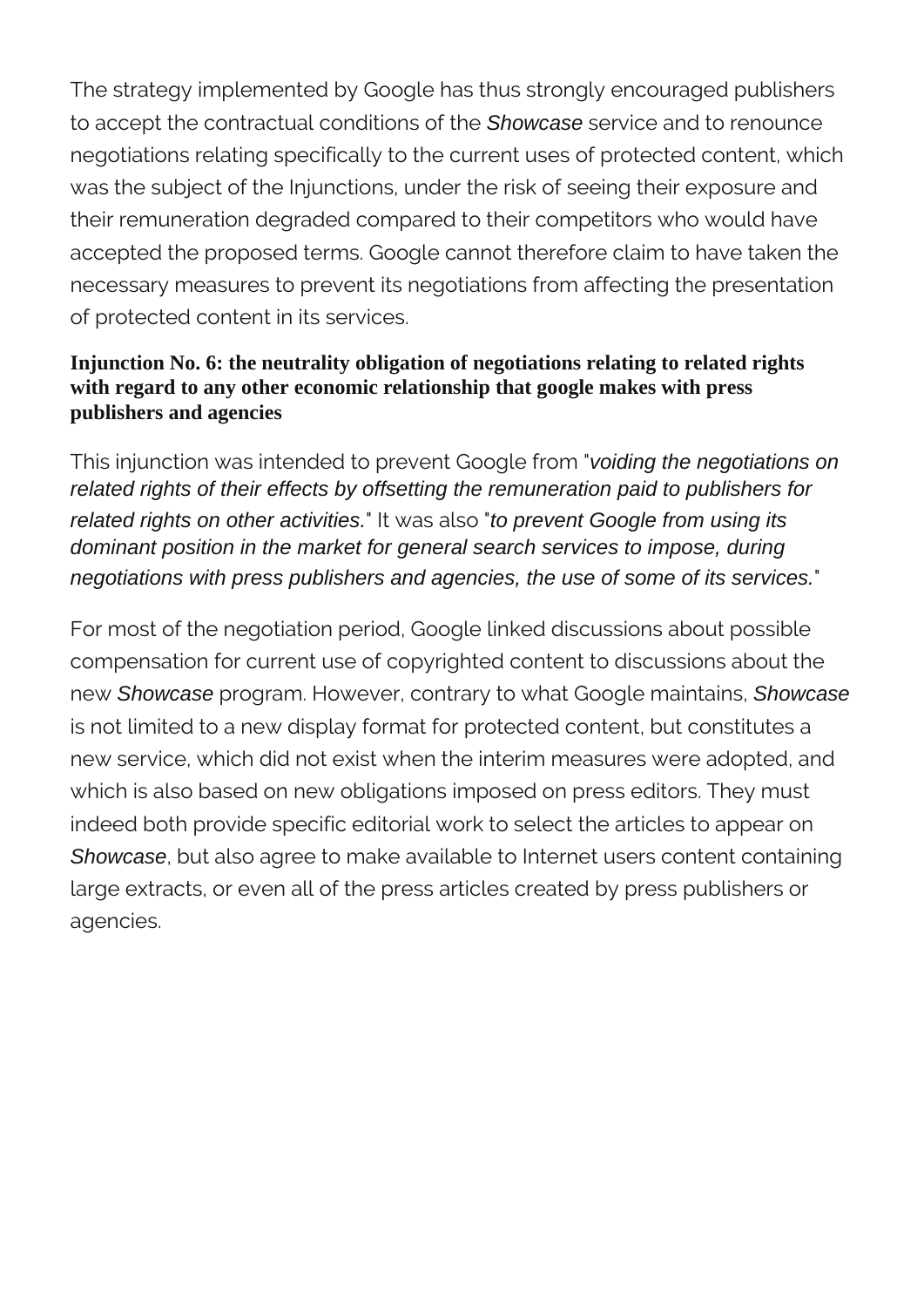In addition, Google was also able to link participation to the Showcase programme to the Subscribe with Google (SwG) service's subscription. Google has thus made a link between the negotiation of related rights and the subscription of new services, these also leading Google to benefit from new advantages or services, the SwG service resulting in particular in a levy, to the benefit of Google, a percentage of all financial flows received by the publisher for subscriptions taken out.

# **Extremely serious practices**

The non-compliance with an injunction is in itself an exceptionally serious practice.

Google's behaviour is the result of a deliberate, elaborate and systematic strategy of non-compliance with Injunction No. 1 and appears as the continuation of the opposition strategy of Google, put in place for several years, to oppose the very principle of related rights during the discussion of the directive on related rights, then to minimise its concrete scope as much as possible.

It thus appears that the negotiation strategy implemented by Google with regard to the negotiations conducted within the framework of the Decision was part of a more global strategy, implemented at a more global level, and aimed at avoiding or limiting as much as possible payment of remuneration to publishers, to use the Showcase service in order to resolve the basic debate on the allocation of specific rights to publishers and agencies for the reproduction of press content, and, finally, to use negotiations on related rights to obtain the production of new content by press publishers, via Showcase, and subscription by the latter to the SwG service, which allows Google to collect additional income from subscriptions to press titles.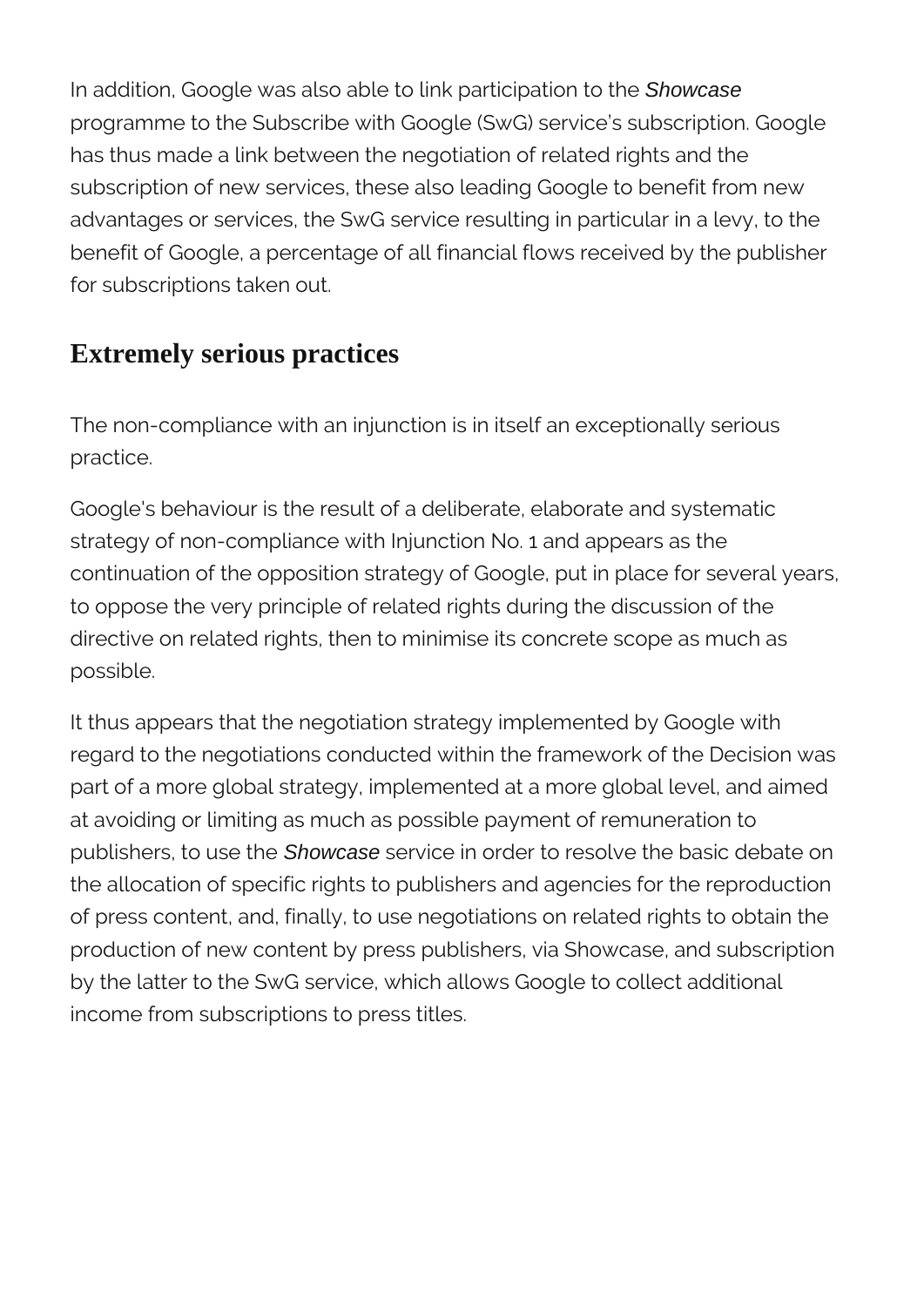The lack of information communication making Google's proposals transparent has been a major obstacle to holding negotiations in good faith, especially since the information asymmetry is considerable between Google and press publishers and agencies, with regard to both the figures on the consultation of Google pages and services on which content protected by law appears, and the income that Google derives from the current use of protected content. Likewise, the absence of measures taken by Google to ensure the neutrality of negotiations on the way in which the protected content of press publishers and agencies is indexed and presented in its services is likely to place publishers in a constrained situation, which hinders the achievement of the objective of implementing a negotiation in good faith referred to by the Injunctions. In addition, the establishment of links between the remuneration of related rights for current uses of protected content and participation in new services and / or use of Google services constitutes a diversion of the objective of the Injunctions in favour of Google, which could further increase its position in the generalist search services market.

The fact that APIG, like other individual publishers, signed an agreement after the time frame set by the Injunctions cannot, by itself, preclude the finding of non-compliance with the Injunctions. Indeed, it must be assessed in the light of the terms and subject of the decision on provisional measures. As soon as the Autorité finds that the negotiations were not conducted in good faith in compliance with the applicable Injunctions, the fact that agreements were signed cannot in itself demonstrate such compliance, especially since the signatory publishers found themselves in a situation of inferiority and asymmetry in this negotiation. Moreover, although this decision does not in itself render the signed agreements ineffective, it constitutes a circumstance that may justify a request for termination or modification of the contract from the publishers.

# **The fine and the obligation to comply with the Injunctions under periodic penalty payment**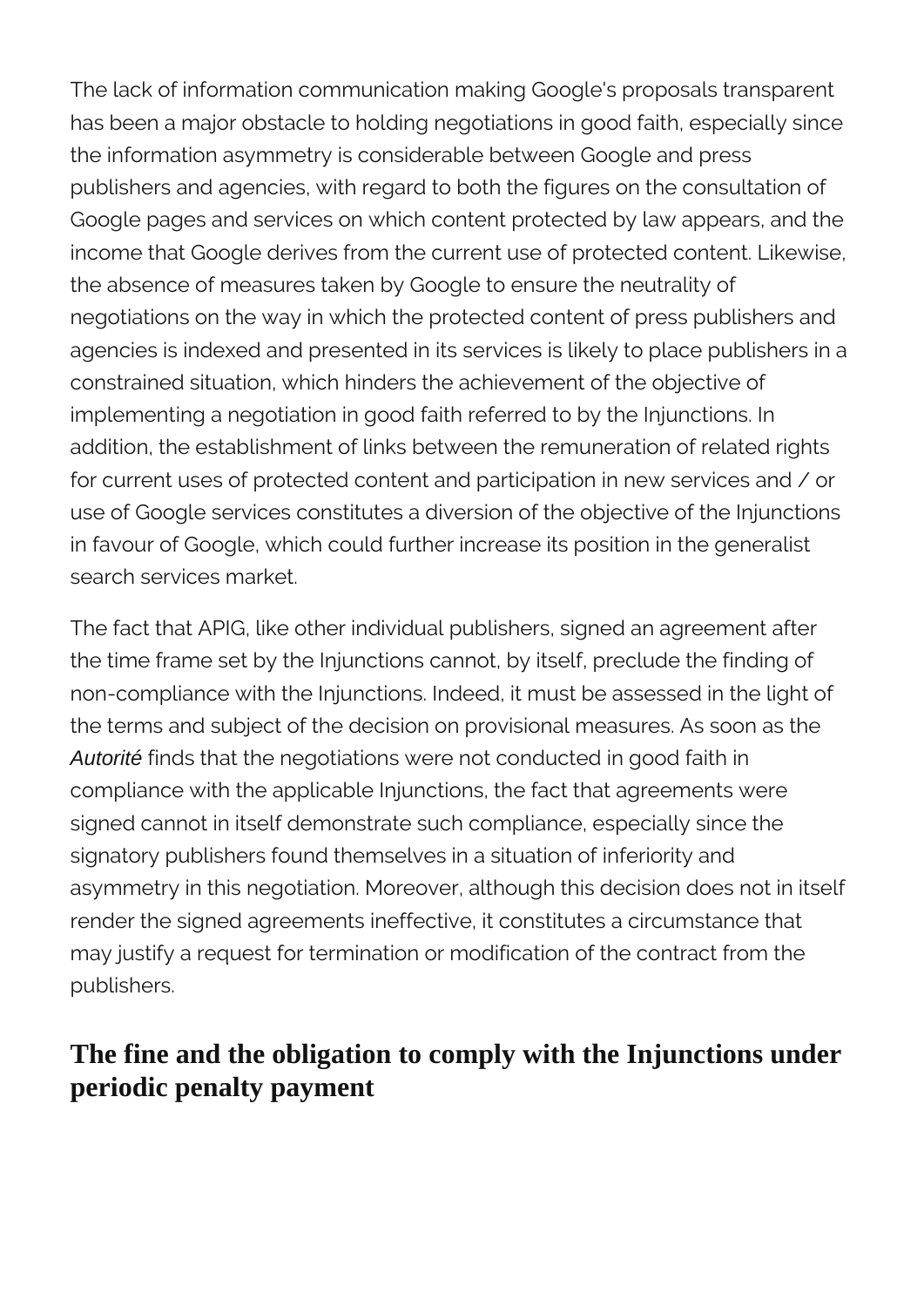In view of the circumstances of the case, the Autorité issued a fine of 500 million euros against Google and further orders it:

- for the execution of Injunction No. 1, to propose a remuneration offer meeting the requirements of the Law and the Decision for the current use of protected content on Google's services to the entering parties who would make it request ;
- for the execution of Injunction No. 2, to supplement this offer with the information provided for in Article L. 218-4 of the French Intellectual Property Code. This information must include an estimate of the total revenues it generates in France by the display of protected content on its services, indicating the share of revenues generated by the press publisher or the agency at the origin of the requested offer of remuneration. This estimate should detail a number of income items detailed in this decision.

Finally, to ensure the effective execution of the injunctions referred to in the previous paragraph, the Authorité has attached them to a fine of 300,000 euros per day of delay at the end of the two-month period starting from the date of the formal request to reopen negotiations made, if necessary, by each of the complainants. Thus, this penalty will be assessed separately for each negotiation process that would be reopened by each of the complainant, after notification of this decision. Google will also have to justify compliance with this decision in the context of the monthly monitoring reports sent in application of Injunction No. 7. In the event of non-compliance with the two-month time limit, Google is therefore exposed to penalties of up to 900,000 euros per day of delay.

The **Autorité** recalls that Google remains bound to comply with the Injunctions as confirmed by the Paris Court of Appeal in its ruling of 8 October 2020 until the Autorité's publication of the decision on the merits. Compliance with Injunctions thus remains subject to control by the Autorité de la concurrence, which may be referred again by any press publisher or agency in accordance with Article L. 464-3 of the French Commercial Code, until the date to which the Autorité will issue its decision on the merits.